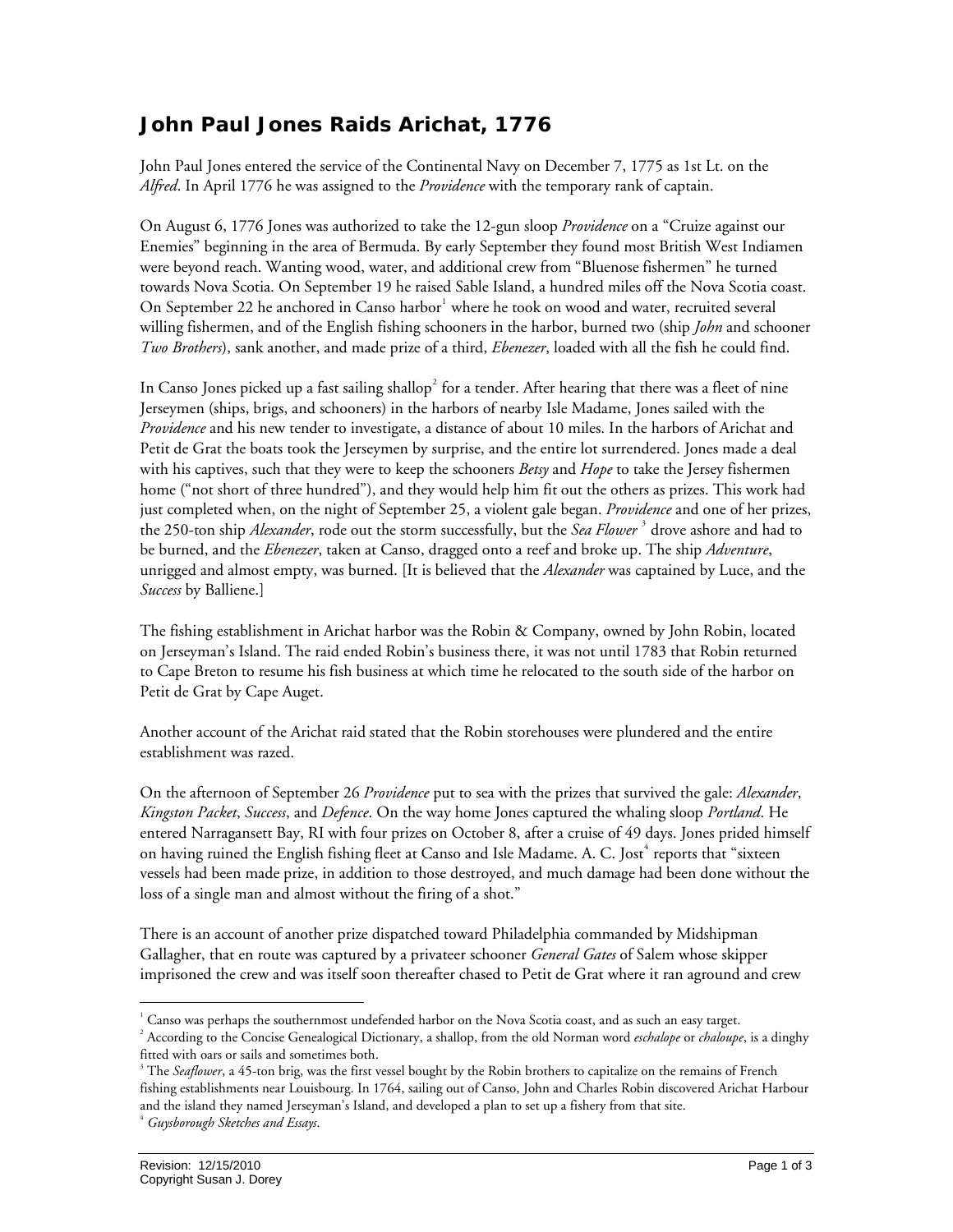and prisoners took to the woods. Eventually a British man-of-war rounded them all up and carried them to Halifax. It is not clear which prize that was.

During this six week voyage, Jones displayed his skill as a commerce raider and captured many prizes, inflicted significant damage along the coast of Nova Scotia, and received his permanent promotion to captain.

A return trip to Nova Scotia was planned to release American prisoners forced to work in Sydney's coal mines and to capture the British collier fleet. Jones embarked on this mission from Providence, RI on October 27, 1776 on the *Alfred* and *Providence*. These two ships were originally accompanied by the *Hampden* commanded by Captain Hacker, but after hitting a sunken rock, its officers and crew were transferred to the *Providence*. Jones' first prize was the brigantine *Active* taken off Cape Breton on November 11, it had been bound from Liverpool to Halifax; the *Active* was dispatched to Edenton, NC. The next day, on November 12, another prize was taken, the 350-ton armed transport *Mellish*, carrying a cargo of winter uniforms and other supplies to Quebec for the British Army. Because she was too valuable to risk recapture, Jones put his own crew onboard and ordered her to stay within signaling distance. On the 16th Jones captured the *Kitty*, bound from Gaspe to Barbados with a cargo of oil and fish; it was dispatched to Rhode Island. The *Providence*, whose crew feared the ship was too dangerous to sail further because of extensive leaks, gave Jones, on the *Alfred*, the slip and sailed back to Rhode Island.

On November 22, off Canso, Jones sent in armed boats which burned a grounded British supply ship, destroyed an oil warehouse, and carried off a small, fast schooner to replace the *Providence*. Off Louisbourg on November 24 he captured three colliers from Sydney bound for New York; one was the *Betty*, a fairly large ship. The captured crews informed Captain Jones that the American seamen prisoners in the coal mines had enlisted in the Royal Navy. That ended the Sydney mission, and the *Alfred* with her new tender, storeship *Mellish*, and the three captured colliers turned southward.

Most of this account has been taken from *John Paul Jones: A Sailor's Biography* by Samuel Eliot Morison, 1959 (Google Books). There are other accounts, largely written by Nova Scotians, that seem to confuse the sequence of events.

A. C. Jost summarized the November raid "There was havoc indeed at Canso, Arichat, and Petit de Grat when the second visit had ended."

How many ships were taken in Nova Scotia? On the first trip in September:

September 22 Canso harbor: 2 burned (ship *John* and schooner *Two Brothers*), 1 sunk, 1 prize (*Ebenezer*), 1 shallop taken as tender In Arichat harbor: 1 burned (*Sea Flower*), 4 named prizes (*Alexander*, *Kingston Packet*, *Success*, *Defence*), 1 lost (*Ebenezer*) En route home: 1 prize (*Portland* ) Total: 3 burned, 1 sunk, 5 prizes, 1 shallop confiscated.

On the second trip in November:

November 11: 1 prize (*Active*) November 12: 1 prize (*Mellish*) November 16: 1 prize (*Kitty*) November 22: 1 burned, 1 confiscated November 23: 3 prizes (colliers) total: 6 prizes, 1 burned, 1 confiscated